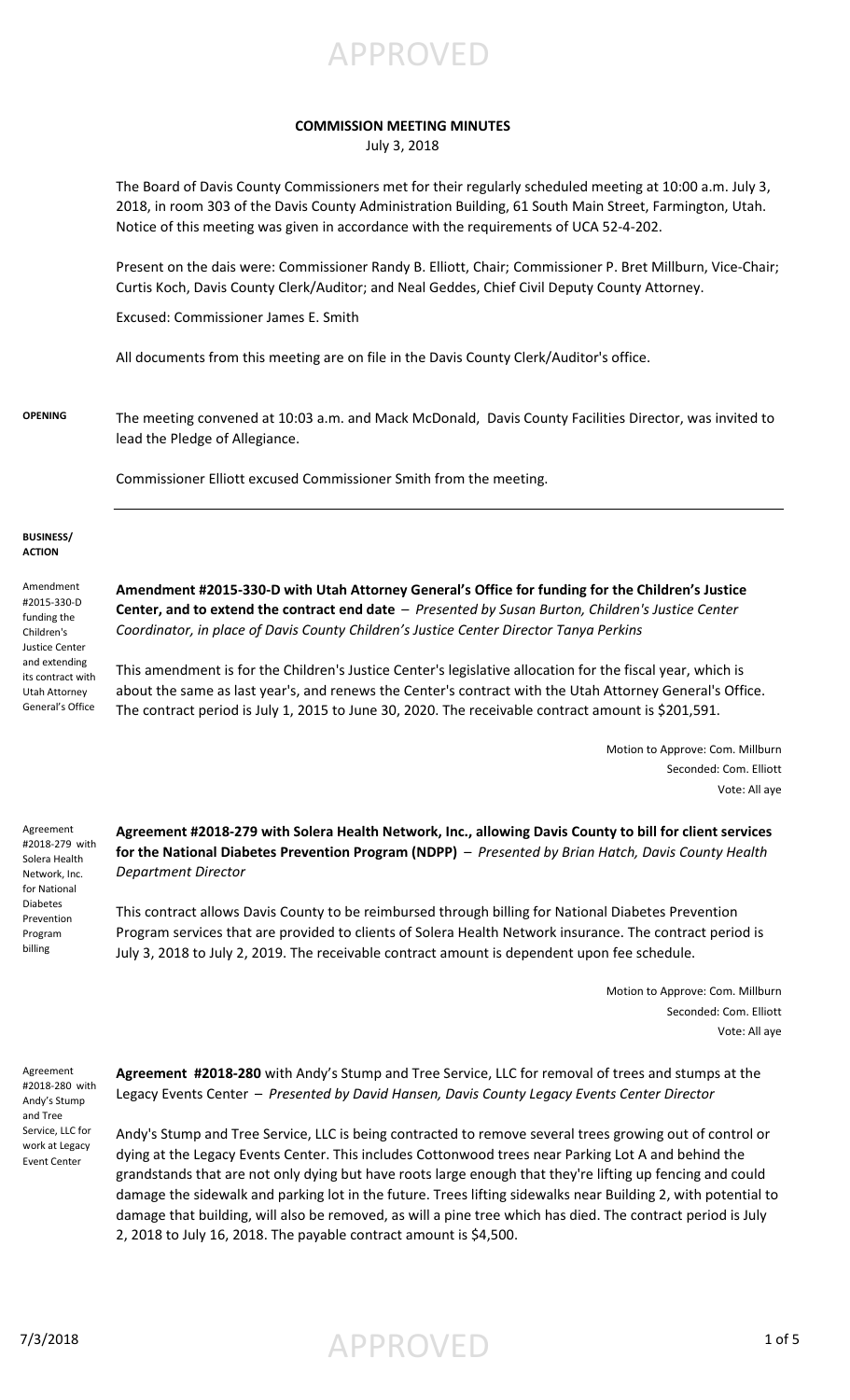# APPROVED

Motion to Approve: Com. Millburn Seconded: Com. Elliott Vote: All aye

Agreement #2018-281 with Great Room Escape for 2018 Fair attraction

**Agreement #2018-281 with Great Room Escape for an attraction/entertainment during the 2018 Davis County Fair** – *Presented by David Hansen, Davis County Legacy Events Center Director, in place of Davis County Legacy Event Coordinator Stephanie Davis*

Great Room Escape has agreed to create an attraction in the Living Arts Building during the 2018 Davis County Fair. This entertaining activity will be similar to what the company offers in Layton, but scaled down to be appropriate for all ages. The Living Arts Building is available for this attraction because Davis Hospital and Medical Center is not hosting a health fair at this year's Davis County Fair, as it has in the past. The contract period is July 9, 2018 to Aug. 20, 2018. The payable contract amount is \$2,500.

> Motion to Approve: Com. Millburn Seconded: Com. Elliott Vote: All aye

Agreement #2018-282 with Rocky Mt. Asphalt Rejuvenation, LLC for asphalt rejuvenation at the Administration campus

**Agreement #2018-282** with Rocky Mt. Asphalt Rejuvenation, LLC for asphalt rejuvenation at the Administration Campus – *Presented by Mack McDonald Davis County Facilities Director*

This is a sole-source request on a contract for asphalt rejuvenation at Davis County's Administration Campus, excluding around the Library which received an Onyx coating on its asphalt last year. The Onyx coating system is a good product, but there are concerns about pivots created by turning tires. Pivots in the coating aren't rebounding as they're supposed to, resulting in a degradation of the surface. The Onyx coating can also flake off and wear down. Asphalt rejuvenation is a new service in which the sealant doesn't create a layer on top of the asphalt, but penetrates down to rejuvenate and bond the asphalt. The product is warrantied for three years against cracks or pivots. Examination of a treated chunk of asphalt showed it does penetrate the surface. Kaysville City used this process and their Public Works staff was impressed. No other companies in our area are doing this, but the cost is comparable to an Onyx system. The contract period is July 3, 2018 to July 3, 2019. The payable contract amount is \$21,853.03.

Commissioners appreciate the research going into this contract, and hope the product works well.

Motion to Approve: Com. Millburn Seconded: Com. Elliott Vote: All aye

Agreement #2018-283 with Lawn Butler, LLC for Davis County landscaping services

**Agreement #2018-283 with Lawn Butler, LLC for Davis County landscaping services** – *Presented by Mack McDonald, Davis County Facilities Director*

This contract is for landscaping services at Davis County facilities. Lawn Butler responded to the County's RFP and had good references. The difference between what the County used to pay for lawn services and this contract is about \$7,000, which reflects current market pricing. There is no change in service, which is primarily lawn care and fertilization. The contract period is July 3, 2018 to Nov. 30, 2021. The payable contract amount is pro-rated for remainder of 2018 at \$26,689.83 and continues at \$42,256 per year from 2019 to 2021.

> Motion to Approve: Com. Millburn Seconded: Com. Elliott Vote: All aye

Commissioner Millburn moved to recess to Board of Equalization. Commissioner Elliott seconded the motion. All voted aye.

**BOARD OF EQUALIZATION**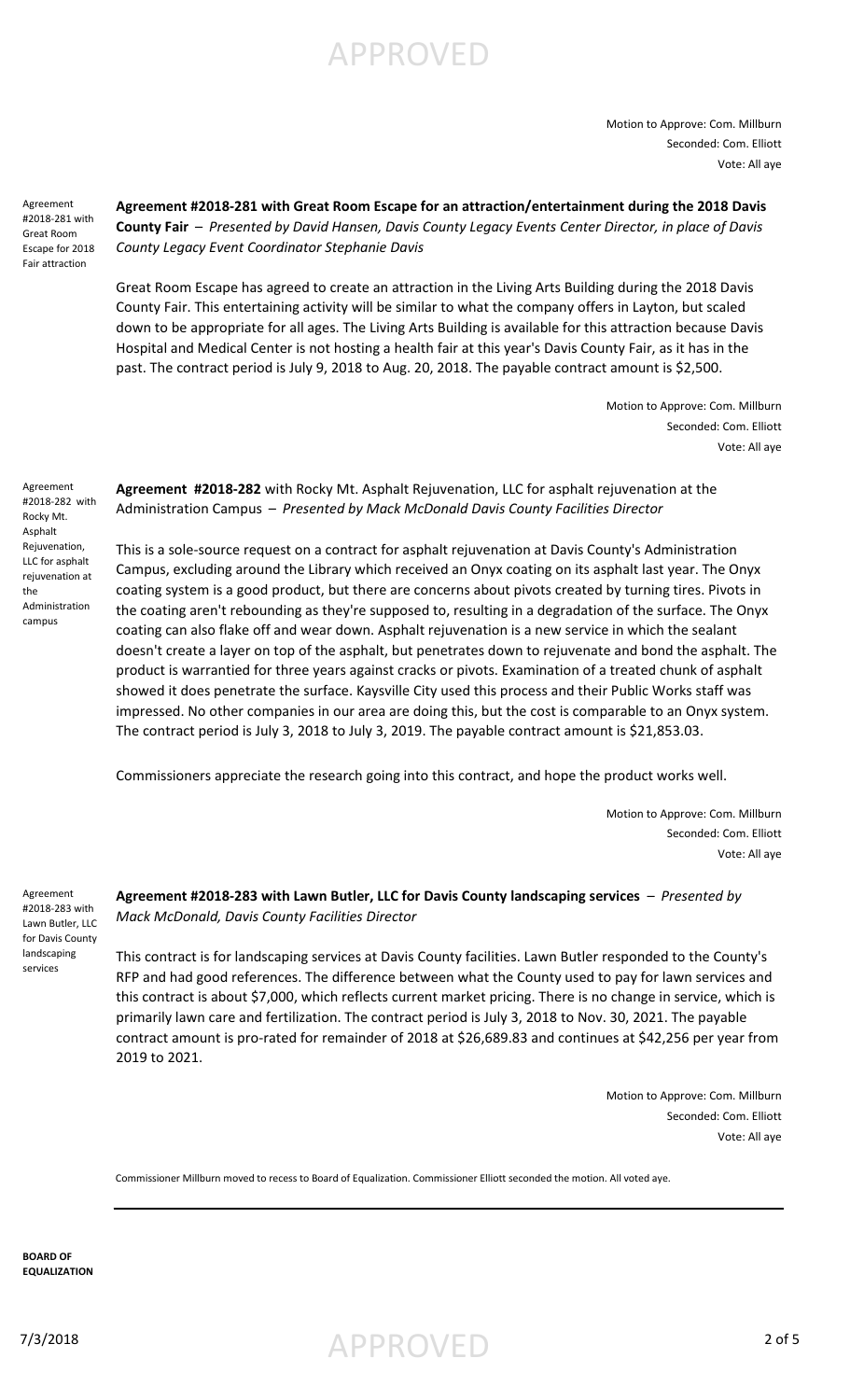## APPROVED

Property Tax Register

Property Tax Register matters were presented by Curtis Koch, Davis County Clerk/Auditor, as follows:

Under Auditor's adjustments there are four corrections – three related to property being purchased by a tax exempt entity and one veteran exemption for year 2017.

Under Assessor adjustments there are property waivers (or penalty waivers) for various groups, totaling \$1,540.58. There are also Assessor-initiated corrections for various amounts.

> Motion to Approve: Com. Millburn Seconded: Com. Elliott Vote: All aye

Commissioner Millburn moved to reconvene Commission meeting. Commissioner Elliott seconded the motion. All voted aye.

| <b>CONSENT ITEMS</b>                                                              |                                                                                                                                                                                                                                                                                                                                                                                                                                                                                                                                                                                                                                                                                                                                                                                        |
|-----------------------------------------------------------------------------------|----------------------------------------------------------------------------------------------------------------------------------------------------------------------------------------------------------------------------------------------------------------------------------------------------------------------------------------------------------------------------------------------------------------------------------------------------------------------------------------------------------------------------------------------------------------------------------------------------------------------------------------------------------------------------------------------------------------------------------------------------------------------------------------|
| <b>Check Registers</b>                                                            | <b>Check Registers</b>                                                                                                                                                                                                                                                                                                                                                                                                                                                                                                                                                                                                                                                                                                                                                                 |
|                                                                                   | Check Registers were approved.<br>Motion to Approve: Com. Millburn<br>Seconded: Com. Elliott<br>Vote: All aye                                                                                                                                                                                                                                                                                                                                                                                                                                                                                                                                                                                                                                                                          |
| Indigent<br>Hardship                                                              | <b>Indigent Hardship Abatement Register</b>                                                                                                                                                                                                                                                                                                                                                                                                                                                                                                                                                                                                                                                                                                                                            |
| Abatement<br>Register                                                             | The Indigent abatement for Alison Grundy-Brown was approved.<br>Motion to Approve: Com. Millburn<br>Seconded: Com. Elliott<br>Vote: All aye                                                                                                                                                                                                                                                                                                                                                                                                                                                                                                                                                                                                                                            |
| Personnel<br>Register                                                             | <b>Personnel Register</b>                                                                                                                                                                                                                                                                                                                                                                                                                                                                                                                                                                                                                                                                                                                                                              |
|                                                                                   | Jana Bake, Deputy Director of Human Resources, explained the need for Training Reimbursement<br>Agreements with correctional officers and peace officers. It started more than 10 years ago because the<br>County was sending people through Peace Officer Standards and Training (POST) and after a few months<br>on the job they would get an offer for employment with another law enforcement agency, and the County<br>would lose them. Anyone that is sponsored through POST is now required to sign an agreement stating<br>that if they leave Davis County employment within two years they will reimburse the County for the cost<br>of their benefits and salary during that training period. The amount is pro-rated based on how much time<br>is left on their commitment. |
| <b>Basic Training</b><br>Reimbursement<br>Agreements<br>#2018-284 to<br>#2018-291 | Basic Training Reimbursement Agreements #2018-284 to #2018-291 for eight officers were presented<br>for approval:                                                                                                                                                                                                                                                                                                                                                                                                                                                                                                                                                                                                                                                                      |
|                                                                                   | Agreement #2018-284 with Fancy Fors - Correctional Officer, April 17, 2018-April 17, 2020 in the amount<br>of \$11,970.12.                                                                                                                                                                                                                                                                                                                                                                                                                                                                                                                                                                                                                                                             |
|                                                                                   | Motion to Approve: Millburn<br>Seconded: Com. Elliott<br>Vote: All aye                                                                                                                                                                                                                                                                                                                                                                                                                                                                                                                                                                                                                                                                                                                 |
|                                                                                   | Agreement #2018-285 with Andrea Gossels - Peace Officer, April 6, 2018-April 6, 2021 [actual ending date                                                                                                                                                                                                                                                                                                                                                                                                                                                                                                                                                                                                                                                                               |

April 6, 2020] in the amount of \$11,970.12.

Motion to Approve: Millburn Seconded: Com. Elliott Vote: All aye

7/3/2018 APPROVED 3 of 5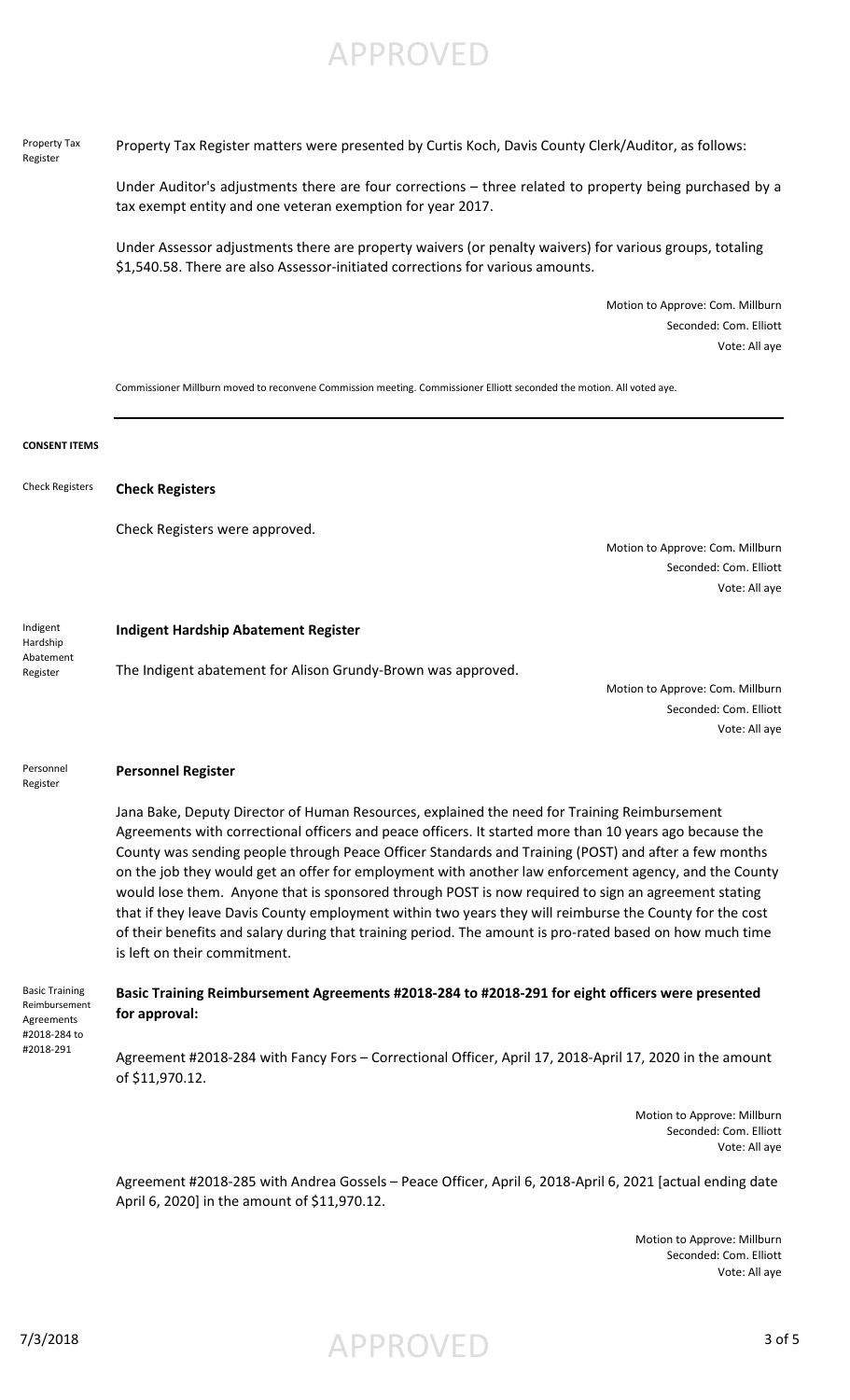APPROVED

Agreement #2018-286 with Joshua Jeffries – Correctional Officer, May 15, 2018-May 15, 2020 in the amount of \$11,970.12.

> Motion to Approve: Millburn Seconded: Com. Elliott Vote: All aye

Agreement #2018-287 with Samantha Laughter – Correctional Officer, April 27, 2018-April 27, 2020 in the amount of \$11,970.12.

> Motion to Approve: Millburn Seconded: Com. Elliott Vote: All aye

Agreement #2018-288 with Eddie List – Correctional Officer, April 25, 2018-April 25, 2020 in the amount of \$11,970.12.

> Motion to Approve; Millburn Seconded: Com. Elliott Vote: All aye

Agreement #2018-289 with Kami May – Peace Officer, March 19, 2018-March 19, 2021 [actual ending date March 29, 2020] in the amount of \$11,970.12.

> Motion to Approve: Millburn Seconded: Com. Elliott Vote: All aye

Agreement #2018-290 with Chance Merryweather – Correctional Officer, June 25, 2018-June 25, 2020 in the amount of \$11,970.12.

> Motion to Approve: Millburn Seconded: Com. Elliott Vote: All aye

Agreement #2018-291 with Wilbert Terrell – Correctional Officer, May 4, 2019 [actual beginning date May 4, 2018]-May 4, 2020 in the amount of \$11,970.12.

> Motion to Approve: Millburn Seconded: Com. Elliott Vote: All aye

### **COMMISSION COMMENTS**

Com. Millburn Commissioner Millburn noted that our country celebrates its independence on July 4.

"I'm grateful for this great country that we live in, and all of the blessings and opportunities that are provided here," he said, expressing gratitude for our forefathers who sacrificed so much on our behalf.

He encouraged everybody to be safe and mindful of the things they're doing so they won't cause harm to themselves or others, particularly in regards to fireworks. He and Commissioner Elliott had the opportunity to meet with the County Fire Warden, on the morning of this Commission Meeting, to discuss the work of fire wardens and concerns regarding the extreme fire danger the County faces with the urban interface, where homes are built right up into the hills and canyons and then go west into the flatland areas.